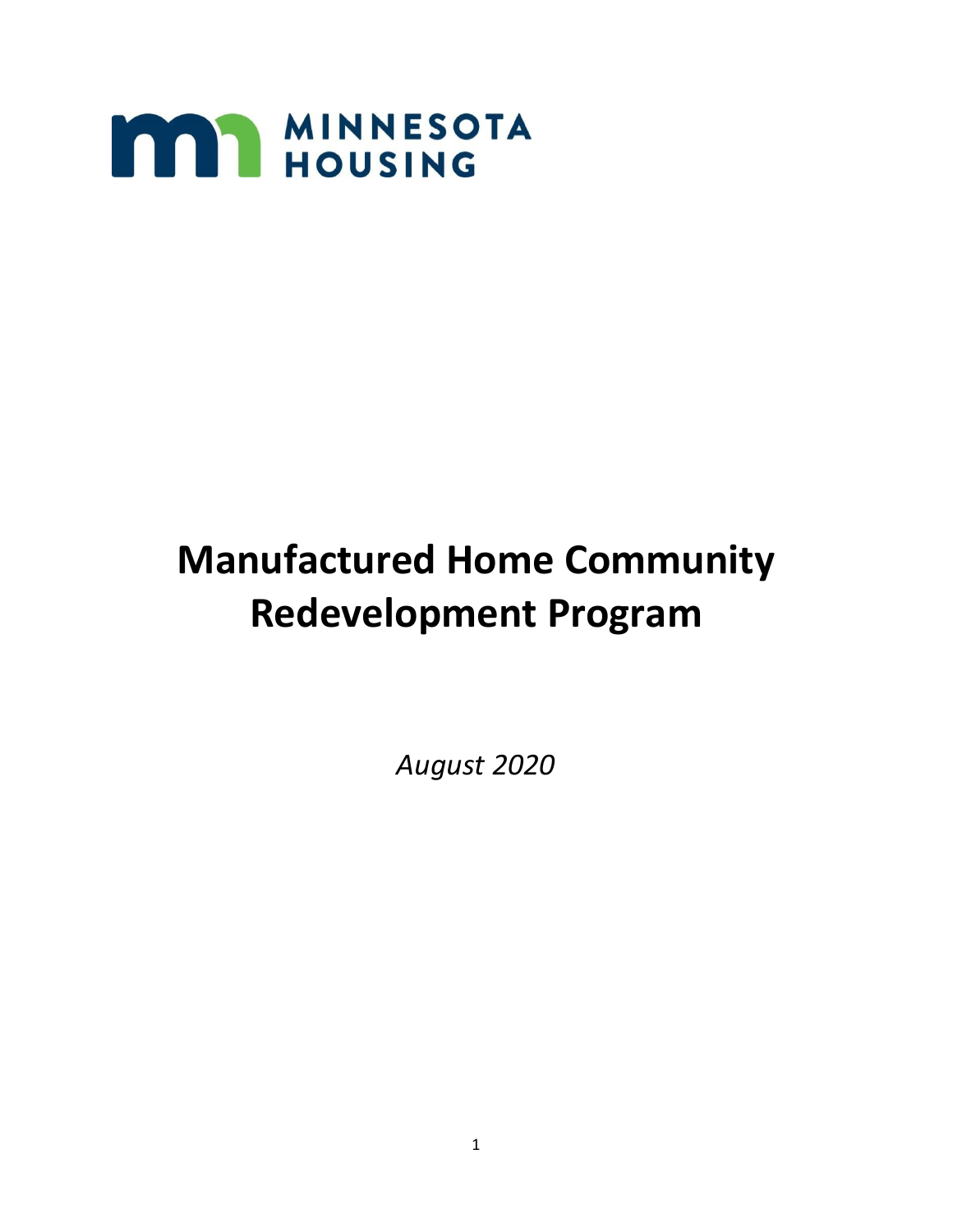

*The Minnesota Housing Finance Agency does not discriminate on the basis of race, color, creed, national origin, sex, religion, marital status, status with regard to public assistance, disability, familial status, gender identity, or sexual orientation in the provision of services.*

*An equal opportunity employer.*

*This information will be made available in alternative format upon request.*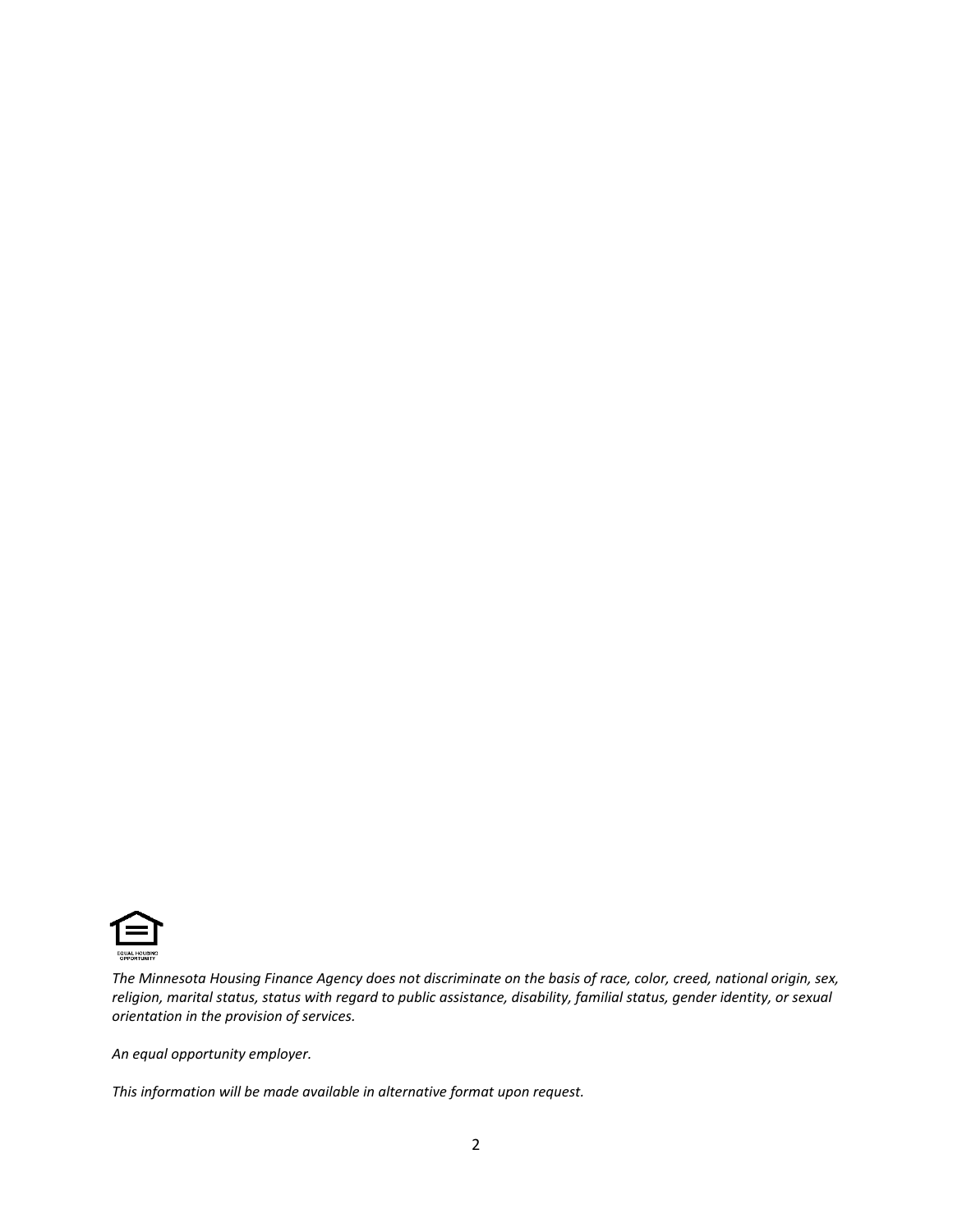## **Table of Contents**

| 1.01<br>1.02<br>1.03                         |  |  |  |  |
|----------------------------------------------|--|--|--|--|
|                                              |  |  |  |  |
| 2.01<br>2.02<br>2.03<br>2.04<br>2.05<br>2.06 |  |  |  |  |
|                                              |  |  |  |  |
| 3.01<br>3.02<br>3.03<br>3.04<br>3.05<br>3.06 |  |  |  |  |
|                                              |  |  |  |  |
| 4.01<br>4.02<br>4.03<br>4.04                 |  |  |  |  |
|                                              |  |  |  |  |
| 5.01<br>5.02<br>5.03<br>5.04<br>5.05         |  |  |  |  |
|                                              |  |  |  |  |
| 6.01<br>6.02<br>6.03                         |  |  |  |  |
|                                              |  |  |  |  |
|                                              |  |  |  |  |
| 7.01                                         |  |  |  |  |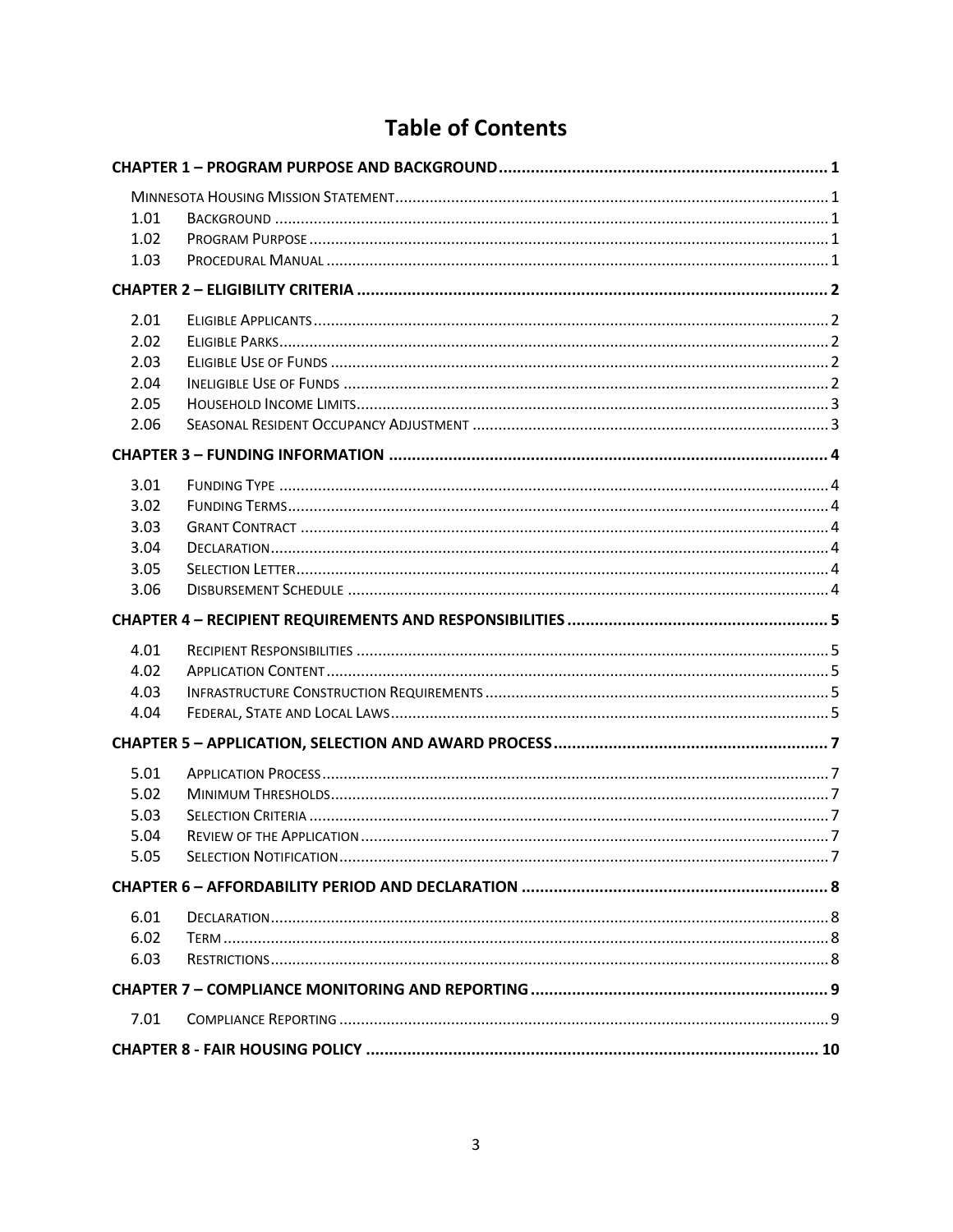| CHAPTER 9 - FRAUD, MISUSE OF FUNDS, CONFLICT OF INTEREST, SUSPENSION, AND DISCLOSURE AND |  |  |  |  |
|------------------------------------------------------------------------------------------|--|--|--|--|
| 9.01                                                                                     |  |  |  |  |
| 9.02                                                                                     |  |  |  |  |
| 9.03                                                                                     |  |  |  |  |
| 9.04                                                                                     |  |  |  |  |
| 9.05                                                                                     |  |  |  |  |
|                                                                                          |  |  |  |  |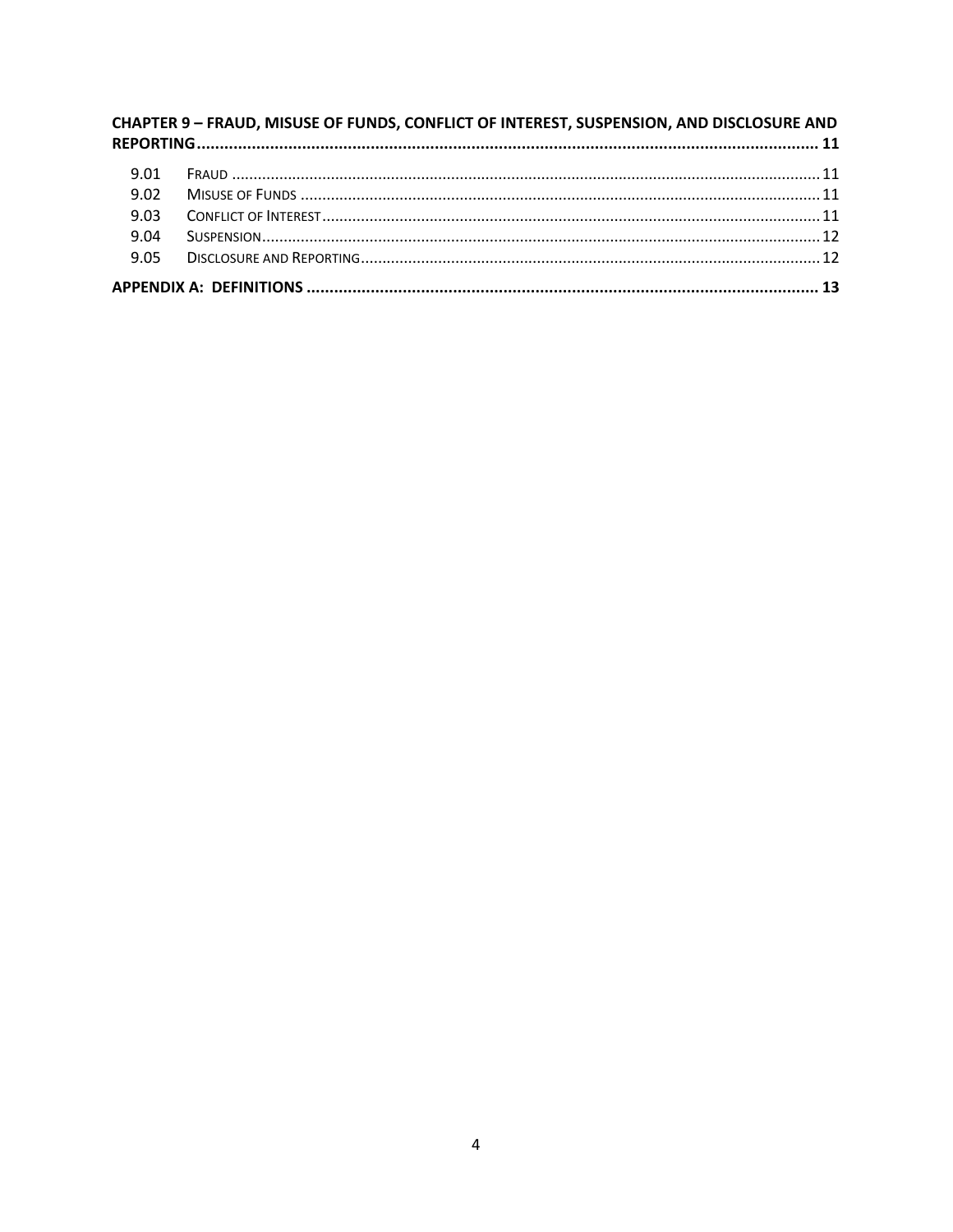## **Chapter 1 – Program Purpose and Background**

#### **Minnesota Housing Mission Statement**

Housing is the foundation for success, so we collaborate with individuals, communities and partners to create, preserve and finance housing that is affordable.

#### **1.01 Background**

The Minnesota Housing Finance Agency ("Minnesota Housing") was created in 1971 by the Minnesota Legislature.

The Manufactured Home Community Redevelopment Program is authorized by Minnesota Statutes Section 462A.2035, Subdivision 1b to provide funding for Manufactured Home Park redevelopment.

#### **1.02 Program Purpose**

The purpose of this Program is to provide funds to eligible Recipients in the state of Minnesota, for eligible infrastructure activities and improvements, as described in Minnesota Statutes Section 462A.2035, Subdivision 1b, and located in eligible manufactured home communities.

#### **1.03 Procedural Manual**

This Procedural Manual, including subsequent changes and additions, is a supplement to the Grant Contract executed between the Recipient and Minnesota Housing.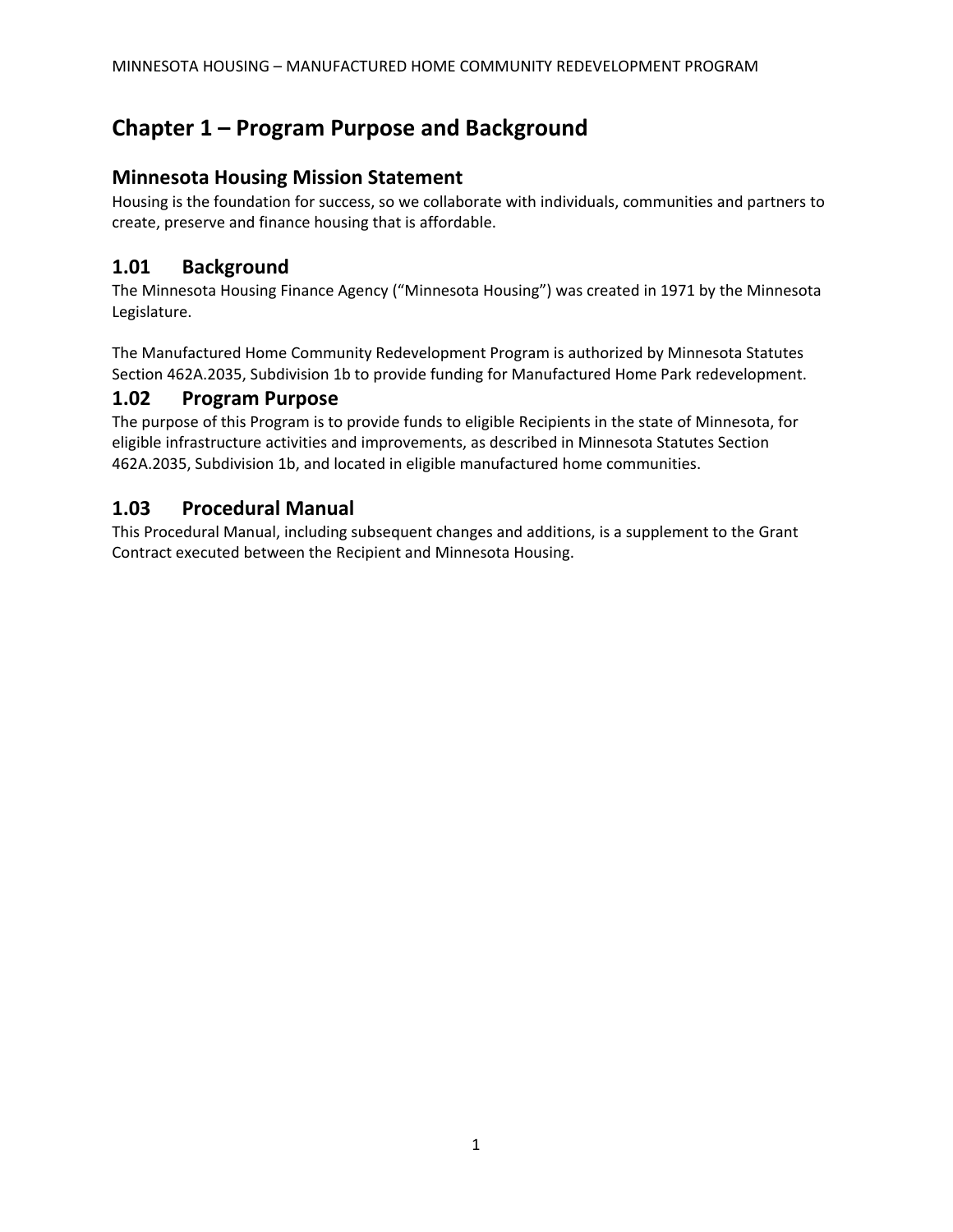## **Chapter 2 – Eligibility Criteria**

#### **2.01 Eligible Applicants**

Eligible Applicants include the following:

- Cooperative Manufactured Home Park owners
- Government Manufactured Home Park owners
- Housing Redevelopment Authority Manufactured Home Park owners
- Nonprofit Manufactured Home Park owners
- Nonprofits acting as an intermediary on behalf of a Manufactured Home Park
- Private (for-profit) Manufactured Home Park owners

#### **2.02 Eligible Parks**

Eligible parks must be permanent, year round parks that are either:

- Cooperatively Owned
- Privately Owned
- Publicly Owned

#### **2.03 Eligible Use of Funds**

Eligible use of funds includes:

- Installation or repair of the following infrastructure improvements:
	- o Water, sewer and electrical systems
	- o Roads and sidewalks
	- o Storm shelters
	- o Park signage related to safety
	- o Security systems and fences
	- o Park lighting
	- o Other infrastructure improvements approved in writing by Minnesota Housing
- Acquisition of a Manufactured Home Park.
- Improvements required for acquisition of a Manufactured Home Park.

All infrastructure and improvements must benefit year-round residential manufactured homes within the park.

#### **2.04 Ineligible Use of Funds**

Funds cannot be used for improvements of individual manufactured homes. Areas of the Manufactured Home Park that are seasonal or not year-round residential areas are ineligible for funding for infrastructure improvements.

Infrastructure improvements that began prior to execution of the Grant Contract are ineligible for funding.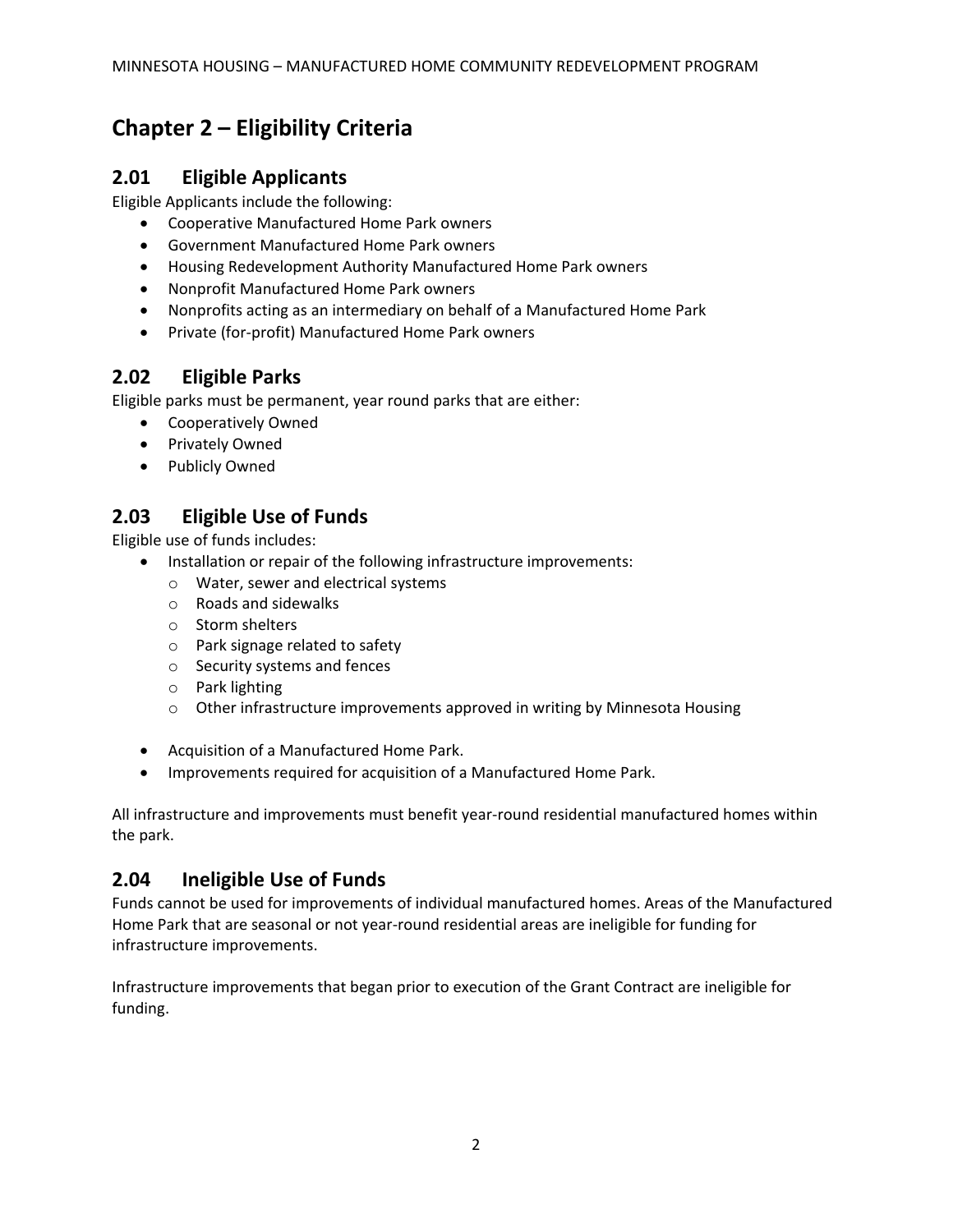#### **2.05 Household Income Limits**

Funds can be used for the acquisition, improvement or infrastructure of Manufactured Home Parks. Minnesota Housing must have adequate assurances that the acquisition, improvement or infrastructure will benefit low- and moderate-income Manufactured Home Park residents, at or below 115 percent AMI, based on the greater of state or area median income.

Funding will be contingent on the agreement that Manufactured Home Park owners will maintain lot rents affordable to households at or below 115 percent AMI during the Affordability Period.

Minnesota Housing will post the applicable income limits and affordable lot rents annually on its [website.](http://www.mnhousing.gov/sites/lenders/ManufacturedHousing)

#### **2.06 Seasonal Resident Occupancy Adjustment**

Applicants must provide documentation that the lots are available to year-round residents within the Manufactured Home Park. If a portion of the park is available to seasonal residents, funds will be awarded pro-rata based on resident occupancy.

Example:

|                                          | Project #1 | Project #2 |
|------------------------------------------|------------|------------|
| <b>Project Cost</b>                      | \$100,000  | \$100,000  |
| Total number of Lots in Park             | 25         |            |
| Seasonal Resident Lots                   |            |            |
| Year-round Resident Occupancy Adjustment | 25         |            |
| Cost per Lot                             | \$4,000    | \$4,000    |
| Total Eligible Program Award             | \$100,000  | \$80,000   |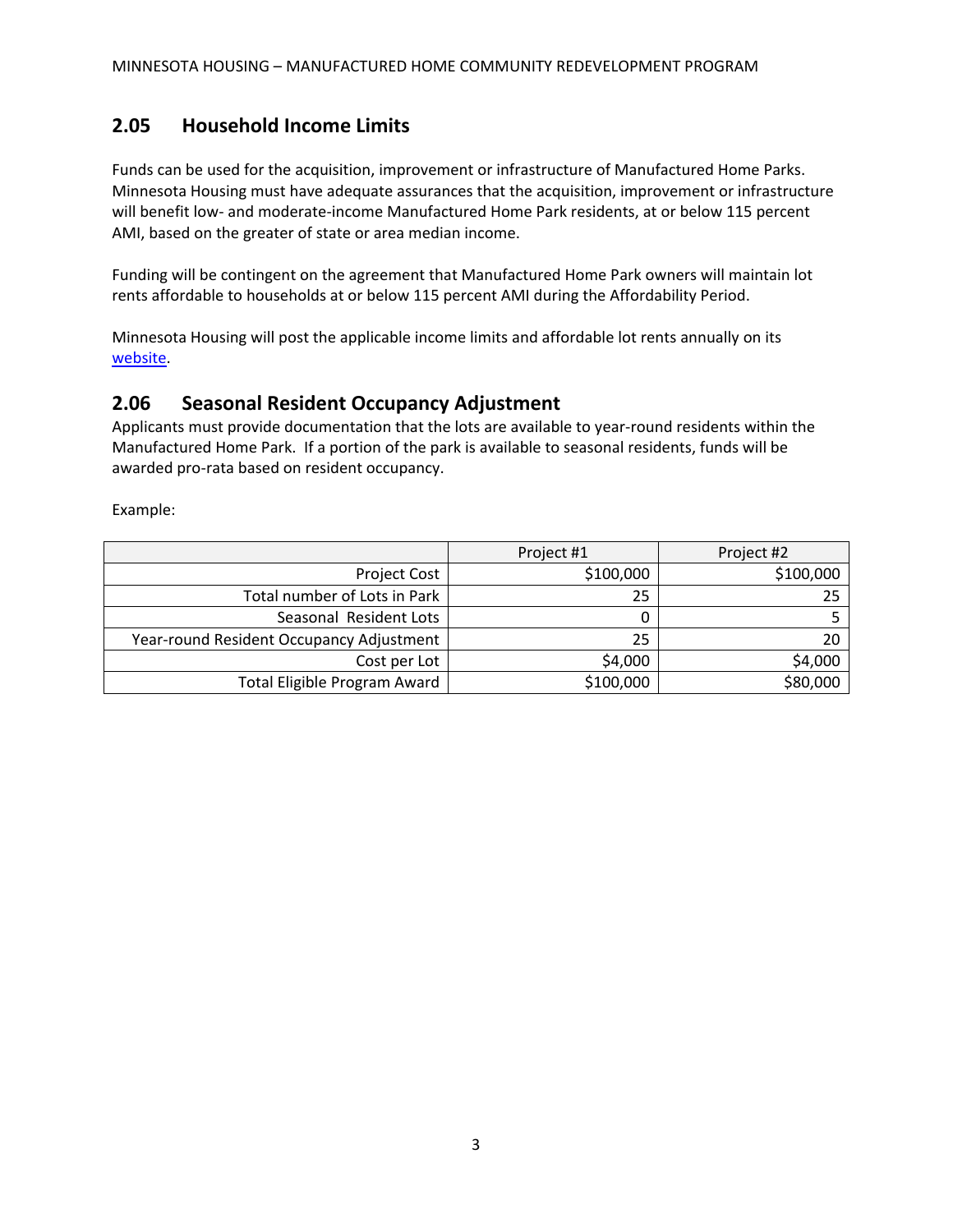## **Chapter 3 – Funding Information**

#### **3.01 Funding Type**

Funds are awarded as grants. Any awarded Program funds that are disbursed and not used to pay for the approved eligible uses within a reasonable timeframe, as determined at the sole discretion of Minnesota Housing and established in a Grant Contract, must be immediately returned to Minnesota Housing upon request. Any awarded Program funds unused due to cost savings must be immediately returned to Minnesota Housing.

#### **3.02 Funding Terms**

Grant Contract terms will be three years. All activities must be completed within the three year Grant Contract term.

#### **3.03 Grant Contract**

A template for the Grant Contract can be viewed on the Minnesota Housing [website.](http://www.mnhousing.gov/sites/lenders/ManufacturedHousing)

#### **3.04 Declaration**

Upon execution of the Grant Contract, a Declaration will be filed of record with the county on the real property upon which the Manufactured Home Park is located. The owner of the Manufactured Home Park must remain in compliance with the Declaration through the Affordability Period.

#### **3.05 Selection Letter**

Applicants who are selected for funding will receive a selection letter from Minnesota Housing. The selection letter provides information on additional terms and conditions that may apply to the project funding.

#### **3.06 Disbursement Schedule**

Funding disbursement schedules will be defined in the Grant Contract. Funds cannot be disbursed without an executed Grant Contract.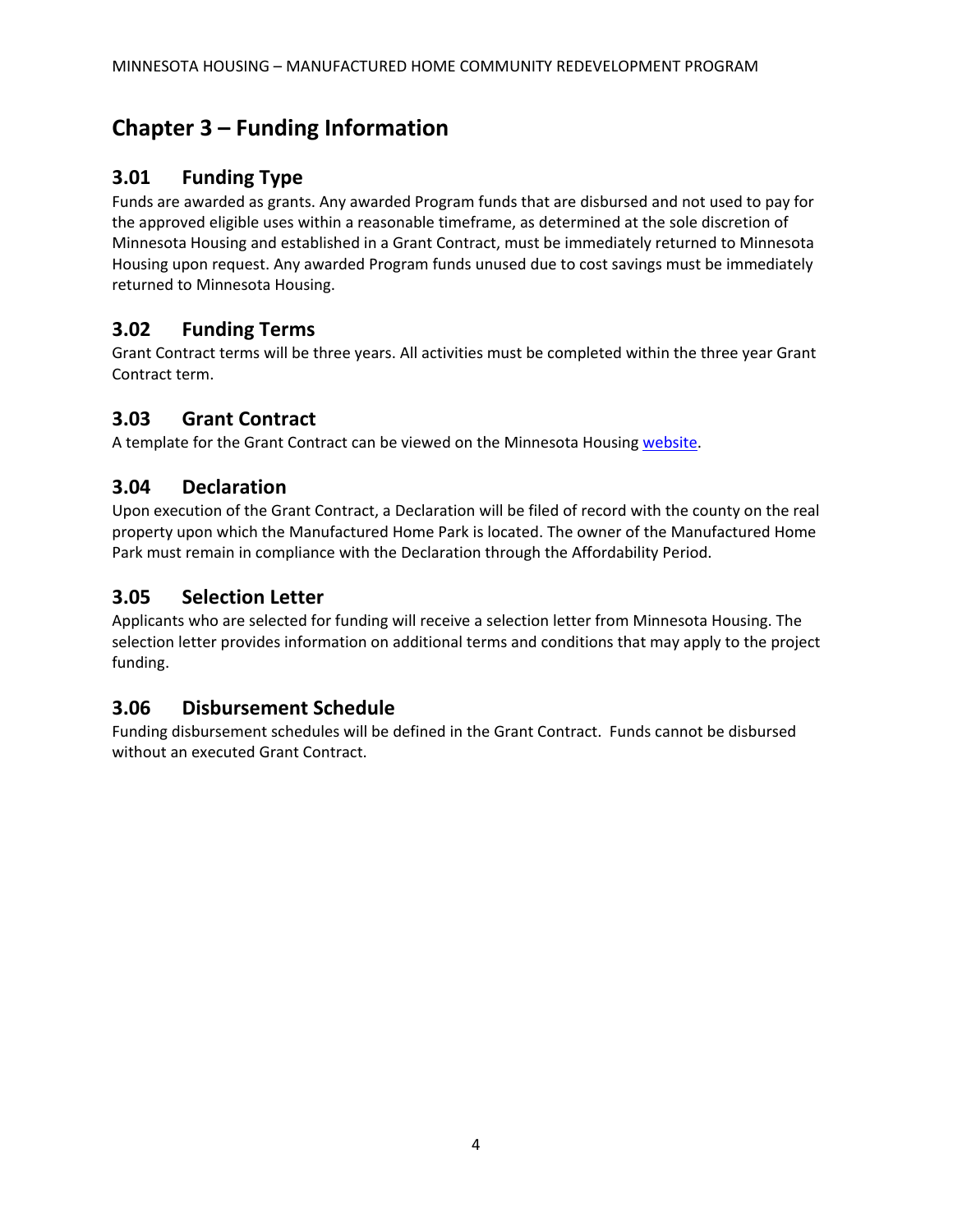## **Chapter 4 – Recipient Requirements and Responsibilities**

#### **4.01 Recipient Responsibilities**

The Applicant is responsible for understanding the submission requirements necessary for a complete application. The Program application, supplemental materials and resources can be found on Minnesota Housing's [website.](http://www.mnhousing.gov/sites/lenders/ManufacturedHousing)

#### **4.02 Application Content**

The application package must include all items listed on the Program application checklist. The application and materials must be signed. Applications that are unsigned or missing requested supporting documentation will be considered incomplete and will not be reviewed, unless Minnesota Housing deems the error or omission to be immaterial.

#### **4.03 Infrastructure Construction Requirements**

Recipients are responsible for complying with all applicable state and local requirements. In addition, all items included in the project's scope of work must meet the Manufactured Home Park Requirements outlined by the [Minnesota Department of Health.](https://www.health.state.mn.us/communities/environment/mhprca/mhpgenreq.html) Projects must be completed in a manner that will pass all licensing, zoning and inspection requirements.

#### **4.04 Federal, State and Local Laws**

Recipients receiving financial assistance from Minnesota Housing under the Program must comply with the requirements of all applicable federal, state and local laws.

Under certain circumstances, awards of agency funds may trigger state prevailing wage requirements under Minn. Stat. § 116J.871. In broad terms, the statute applies to awards that meet the following conditions: (1) new housing construction (not rehabilitation); and (2) a single entity receives from Minnesota Housing \$200,000 or more of grant proceeds or \$500,000 of loan proceeds. The statute excludes new housing construction in which total financial assistance at a single project site is less than \$100,000.

Please note the following statutory provisions:

- A state agency may provide financial assistance to a person only if the person receiving or benefiting from the financial assistance certifies to the commissioner of labor and industry that laborers and mechanics at the project site during construction, installation, remodeling, and repairs for which the financial assistance was provided will be paid the prevailing wage rate as defined in section 177.42, subdivision 6. Minn. Stat. § 116J.871, subd. 2.
- It is a misdemeanor for a person who has certified that prevailing wages will be paid to laborers and mechanics under subdivision 2 [see above] to subsequently fail to pay the prevailing wage. Each day a violation of this subdivision continues is a separate offense. Minn. Stat. § 116J.871, subd. 3.

In addition, a separate prevailing wage statute, Minn. Stat. § 177.41-.43, may apply if funds are used for a building that is publicly owned or leased.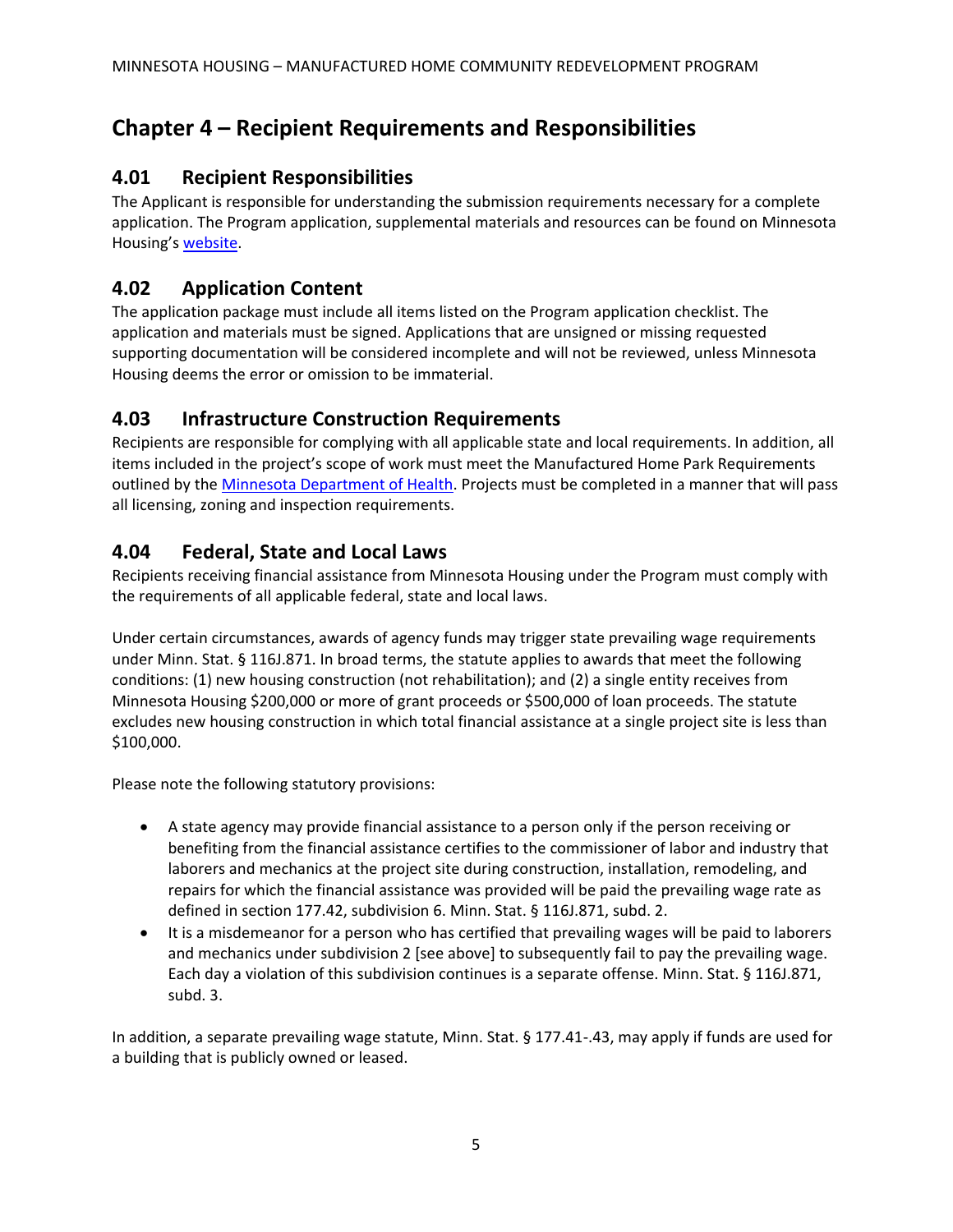All questions regarding state prevailing wages and compliance requirements should be directed to the Department of Labor and Industry as follows:

> Division of Labor Standards and Apprenticeship Prevailing Wage State Program Administrator 443 Lafayette Road N, St. Paul, MN 55155 651-284-5091 o[r dli.prevwage@state.mn.us](mailto:dli.prevwage@state.mn.us)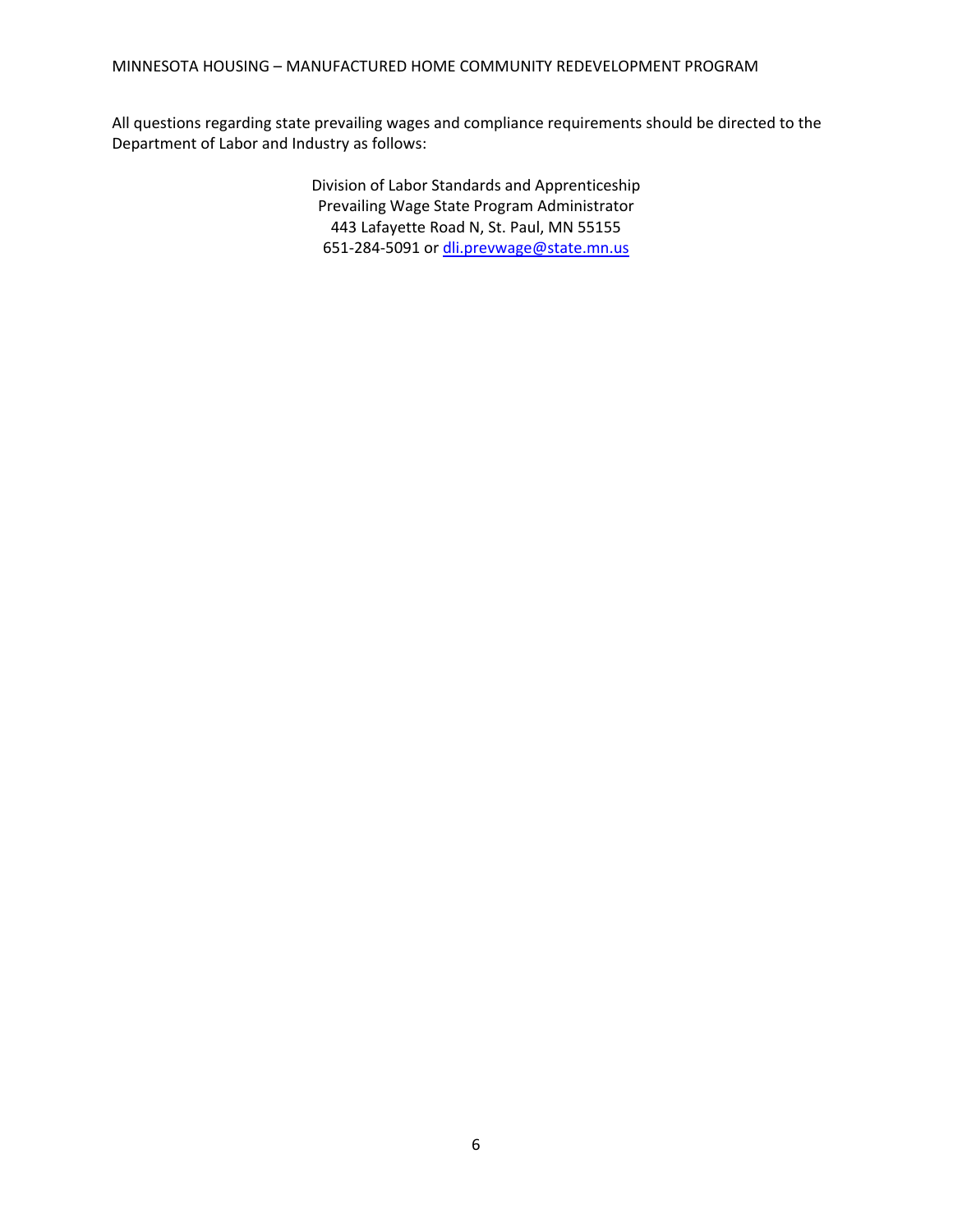## **Chapter 5 – Application, Selection and Award Process**

#### **5.01 Application Process**

Funds will be awarded annually through a competitive Request for Proposal (RFP) process.

#### **5.02 Minimum Thresholds**

Applicants must submit the items listed on the application document, found on the Minnesota Housing [website](http://www.mnhousing.gov/sites/lenders/ManufacturedHousing).

#### **5.03 Selection Criteria**

Applicants' proposals will be reviewed on various selection criteria listed on the application document, found on the Minnesota Housin[g website.](http://www.mnhousing.gov/sites/lenders/ManufacturedHousing)

#### **5.04 Review of the Application**

Applications will be reviewed and scored by Minnesota Housing staff to determine selection and funding recommendations. Final selection and funding recommendations will be presented to the Minnesota Housing board for approval.

#### **5.05 Selection Notification**

All Applicants will be notified of their status after Minnesota Housing's board has taken action.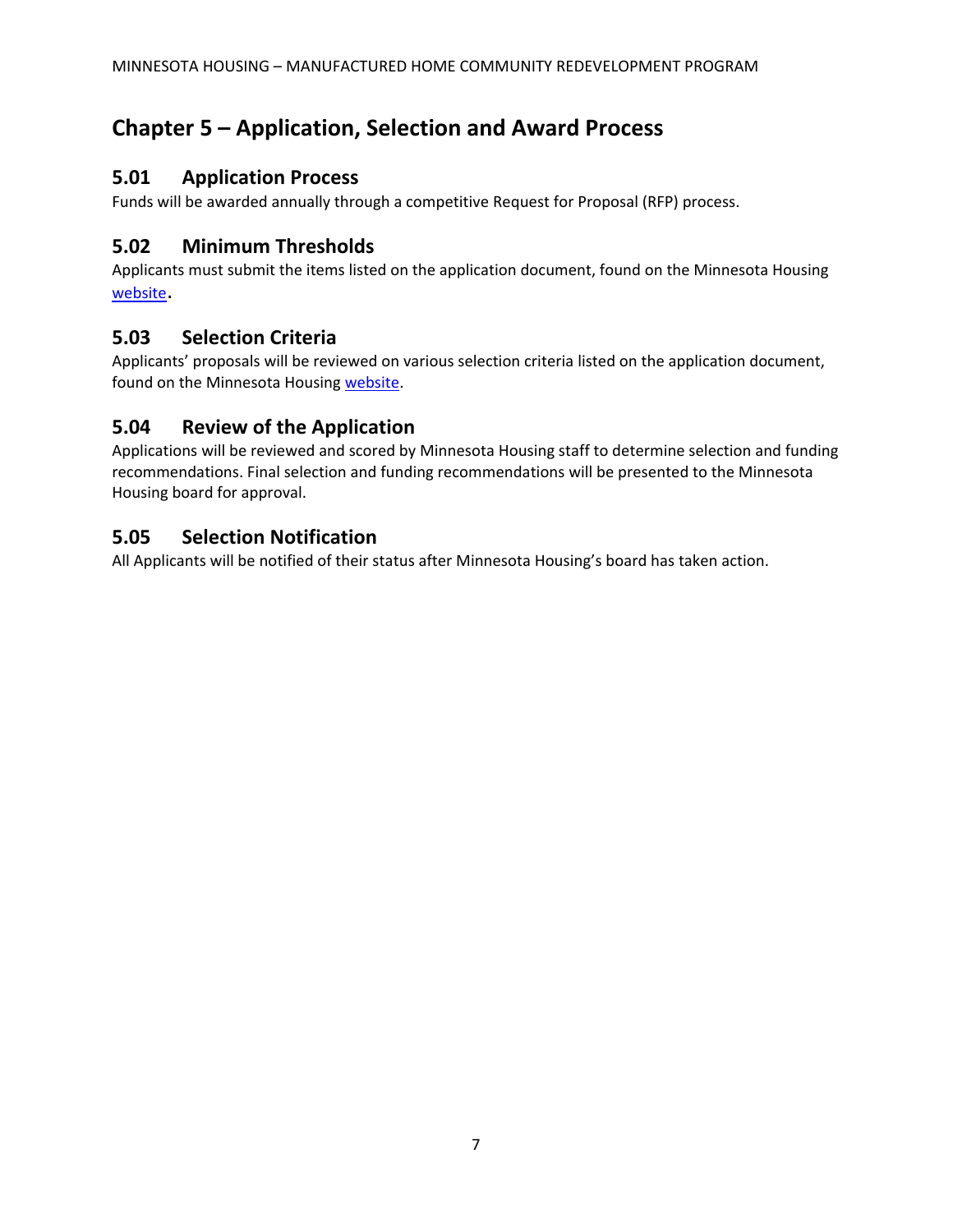## **Chapter 6 – Affordability Period and Declaration**

#### **6.01 Declaration**

A Declaration outlining the Program restrictions, including those outlined in section 6.03, will be placed on the property upon execution of the Grant Contract. Recipients must comply with all terms in the Declaration throughout the Affordability Period. A sample Declaration can be found on the Minnesota Housing [website.](http://www.mnhousing.gov/sites/lenders/ManufacturedHousing)

#### **6.02 Term**

The term of the Declaration is known as the Affordability Period. The length is up to 25 years.

#### **6.03 Restrictions**

Applicants are encouraged to review the sample Declaration prior to applying for funds. Restrictions include:

- The property will remain a Manufactured Home Park
- Manufactured Home Park owners will maintain lot rent affordable to low or moderate income households as defined by Minnesota Housing
- Manufactured Home Park owners will establish and fund an account for replacement reserves for infrastructure and improvement repairs
- Lot rent increases will be capped at 5 percent annually, or as agreed upon in writing by Minnesota Housing
- Any sale or transfer of ownership of the Manufactured Home Park must be approved by Minnesota Housing.

If the applicant is a city, county, or community action program, preference must be given to households at or below 50 percent of the area median income.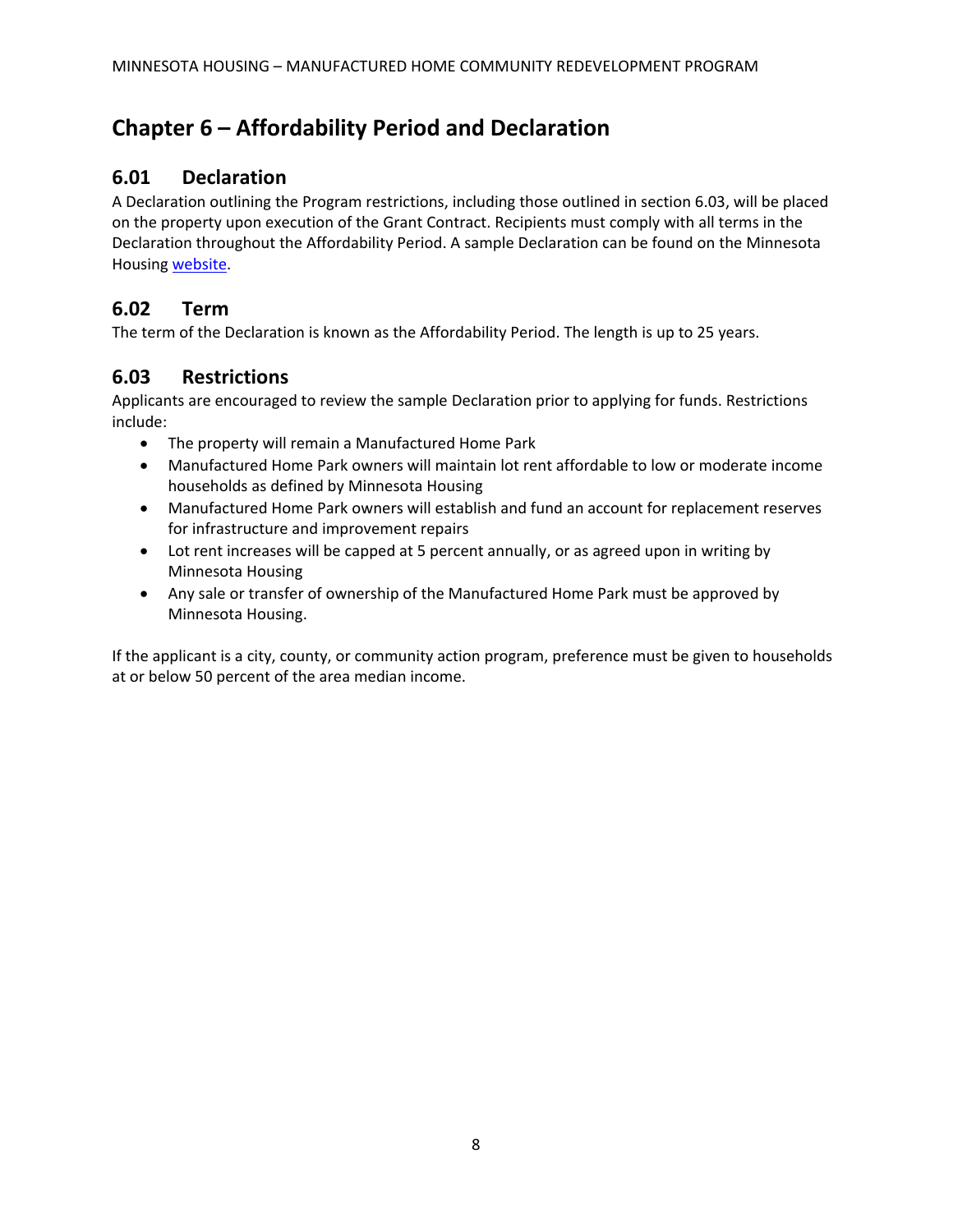## **Chapter 7 – Compliance Monitoring and Reporting**

#### **7.01 Compliance Reporting**

For the length of the Grant Contract, Recipients must submit an annual report that includes, at a minimum, the name of the park, the park owner's name, the amount of award, the amount of award received to date, and information about project expenditures. Minnesota Housing reserves the right to ask for additional information. Minnesota Housing will provide a reporting template to Recipients.

Monitoring may include a review of financial, organizational and Program activities of the Recipient and/or the Manufactured Home Park owner. Grant Recipients will be notified by Minnesota Housing prior to any monitoring activity.

Recipients awarded funds are required to comply with all monitoring and reporting requirements for the term of the Grant Contract.

Recipients must retain files for six years after the expiration of the Grant Contract.

Prior to final disbursement of funds, Minnesota Housing will review disbursement records associated with the Grant. The Recipient must provide a detailed accounting of when funds received and disbursements made. Minnesota Housing reserves the right to ask for additional information.

Minnesota Housing reserves the right to monitor Manufactured Home Park owners for compliance with the Declaration during the Affordability Period.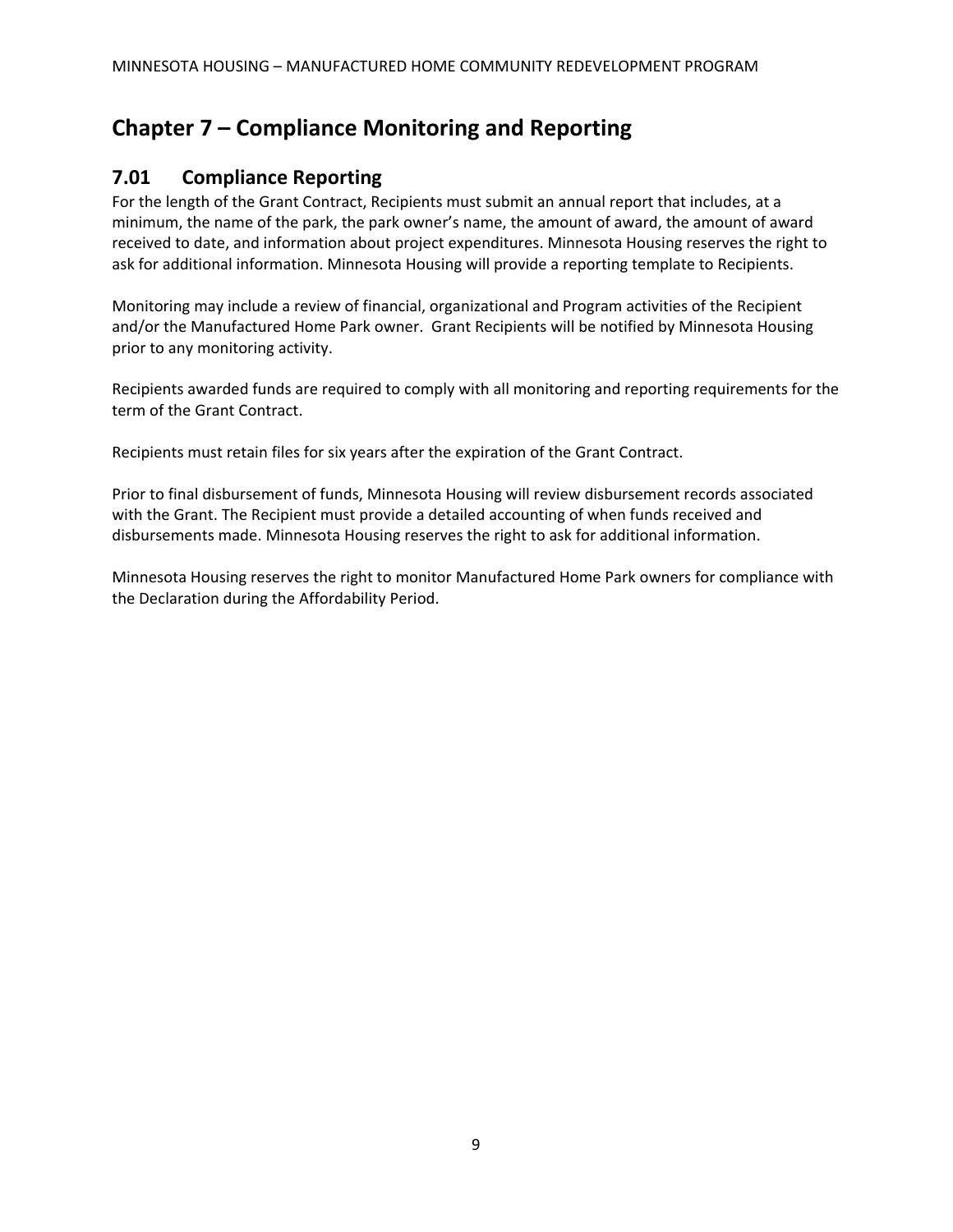## **Chapter 8 - Fair Housing Policy**

It is the policy of Minnesota Housing to affirmatively further fair housing in all its programs so that individuals of similar income levels have equal access to Minnesota Housing programs, regardless of race, color, creed, religion, national origin, sex, marital status, status with regard to public assistance, disability, familial status, gender identity or sexual orientation.

Recipients agree to follow Minnesota Housing's fair housing policy, posted on the Minnesota Housing [website.](http://www.mnhousing.gov/sites/np/fairhousing)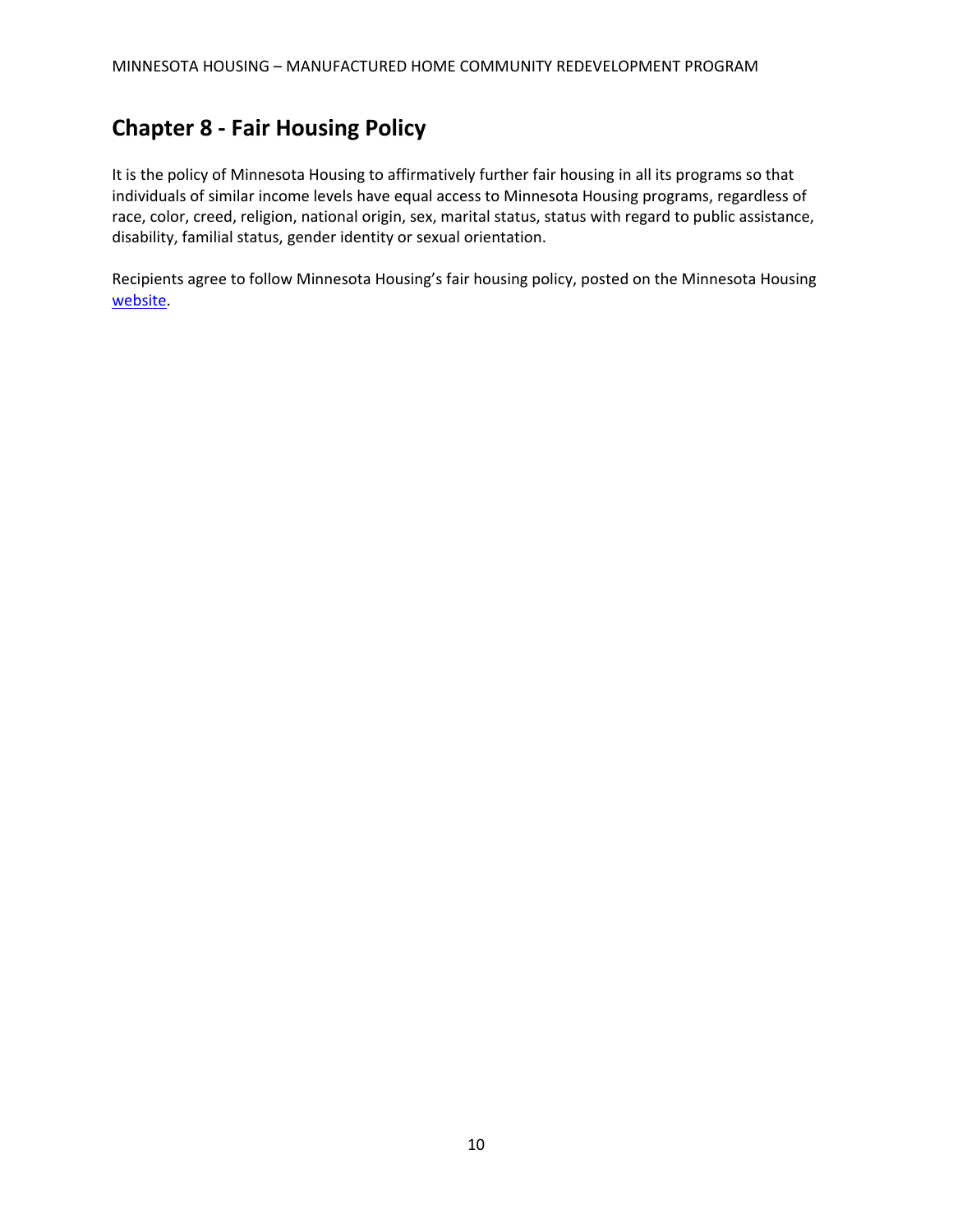## **Chapter 9 – Fraud, Misuse of Funds, Conflict of Interest, Suspension, and Disclosure and Reporting**

#### **9.01 Fraud**

Fraud is any intentionally deceptive action made for personal gain or to damage another.

Any person or entity (including its employees and affiliates) that enters into an agreement with Minnesota Housing and witnesses, discovers evidence of, receives a report from another source, or has other reasonable basis to suspect that fraud or embezzlement has occurred must immediately make a report through one of the ways described in section 10.05.

#### **9.02 Misuse of Funds**

A loan or grant agreement is a legal contract. The borrower or grantee promises to use the funds to engage in certain activities or procure certain goods or services while Minnesota Housing agrees to provide funds to the borrower or grantee to pay for those activities, goods or services. Regardless of the Minnesota Housing program or funding source, the borrower or grantee must use Minnesota Housing funds as agreed and the borrower or grantee must maintain appropriate documentation to prove that funds were used for the intended purpose(s).

A misuse of funds shall be deemed to have occurred when: (1) Minnesota Housing funds are not used as agreed by a borrower or grantee; or (2) A borrower or grantee cannot provide adequate documentation to establish that Minnesota Housing funds were used in accordance with the terms and conditions of the loan or grant agreement.

Any borrower or grantee (including its employees and affiliates) of Minnesota Housing funds that discovers evidence, receives a report from another source, or has other reasonable basis to suspect that a misuse of funds has occurred must immediately make a report through one of the ways described in section 10.05.

#### **9.03 Conflict of Interest**

A conflict of interest, actual, potential, or perceived, occurs when a person has an actual or apparent duty or loyalty to more than one organization and the competing duties or loyalties may result in actions which are adverse to one or both parties. A potential or perceived conflict of interest exists even if no unethical, improper or illegal act results from it.

An individual conflict of interest is any situation in which one's judgment, actions or non-action could be interpreted to be influenced by something that would benefit them directly or through indirect gain to a friend, relative, acquaintance or business or organization with which they are involved.

Organizational conflicts of interest occur when:

- A contracting party is unable or potentially unable to render impartial assistance or advice to Minnesota Housing due to competing duties or loyalties
- A contracting party's objectivity in carrying out their responsibilities might be otherwise impaired due to competing duties or loyalties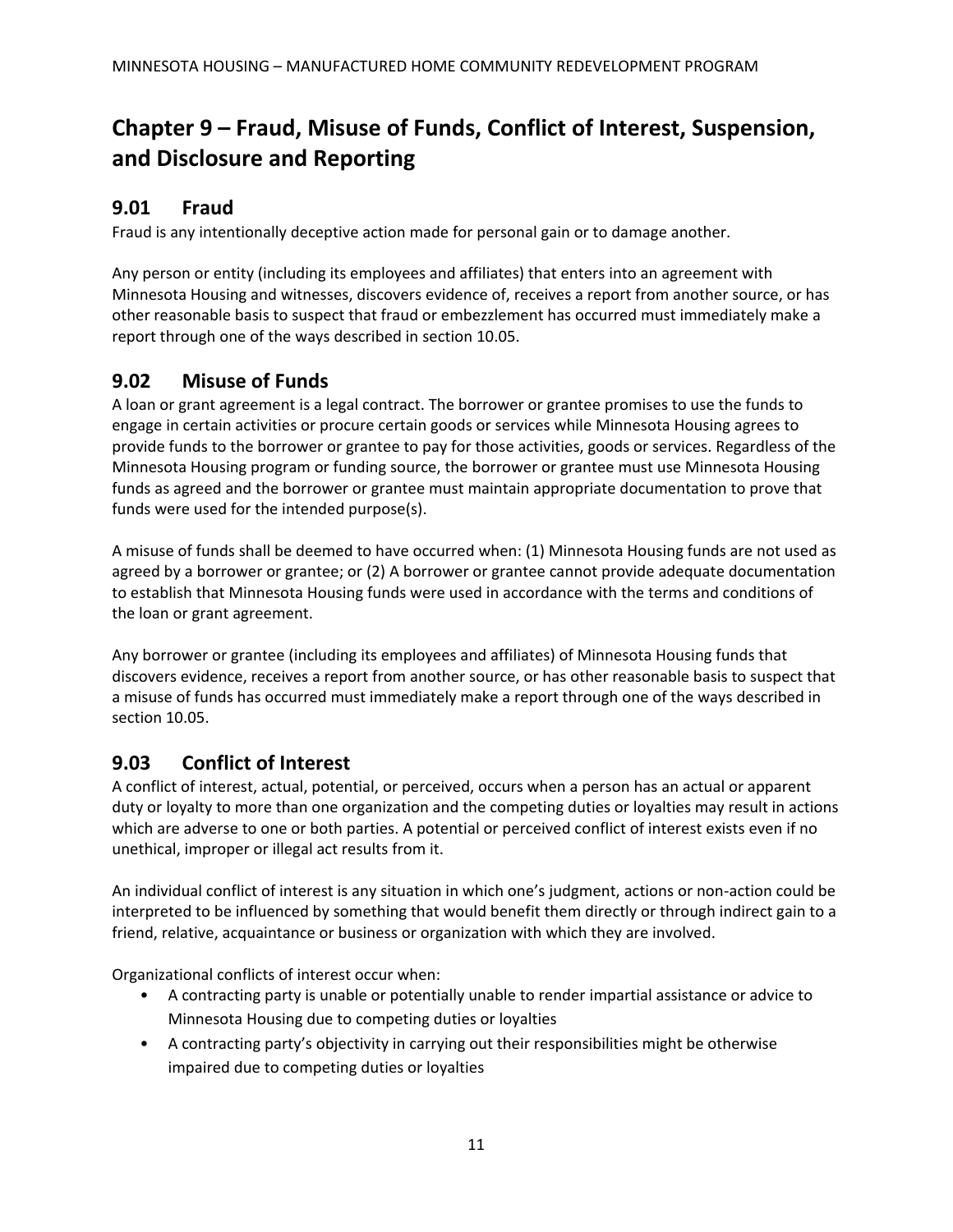• A contracting party has an unfair competitive advantage through being furnished unauthorized proprietary information or source selection information that is not available to all competitors

Once made aware of a conflict of interest, Minnesota Housing will make a determination before disbursing any further funds or processing an award. Determinations could include:

- Revising the contracting party's responsibilities to mitigate the conflict
- Allowing the contracting party to create firewalls that mitigate the conflict
- Asking the contracting party to submit an organizational conflict of interest mitigation plan
- Terminating the contracting party's participation

Any person or entity (including its employees and affiliates) that enters into an agreement with Minnesota Housing must avoid and immediately disclose to Minnesota Housing any and all actual, perceived, or potential conflicts of interest through one of the ways described in section 10.05.

A contracting party should review its contract agreement and Request for Proposals (RFP) material, if applicable, for further requirements.

#### **9.04 Suspension**

By entering into any agreement with Minnesota Housing, a contracting party represents that the contracting party (including its employees or affiliates that will have direct control over the subject of the agreement) has not been suspended from doing business with Minnesota Housing. Please refer to Minnesota Housing's website for a list of [suspended individuals and organizations.](http://www.mnhousing.gov/sites/np/suspensions)

#### **9.05 Disclosure and Reporting**

Minnesota Housing promotes a "speak-up, see something, say something" culture whereby internal staff, external business partners (e.g., grantees, borrowers) and the general public are encouraged to report instances of fraud, misuse of funds, conflicts of interest, or other concerns without fear of retaliation. You may report wrongdoing or other concerns by contacting:

- Minnesota Housing's Chief Risk Officer
- Any member of Minnesota Housing's [Servant Leadership Team](http://www.mnhousing.gov/sites/np/leadership)
- **•** [EthicsPoint,](https://secure.ethicspoint.com/domain/media/en/gui/30639/index.html) the Minnesota Housing hotline reporting service vendor